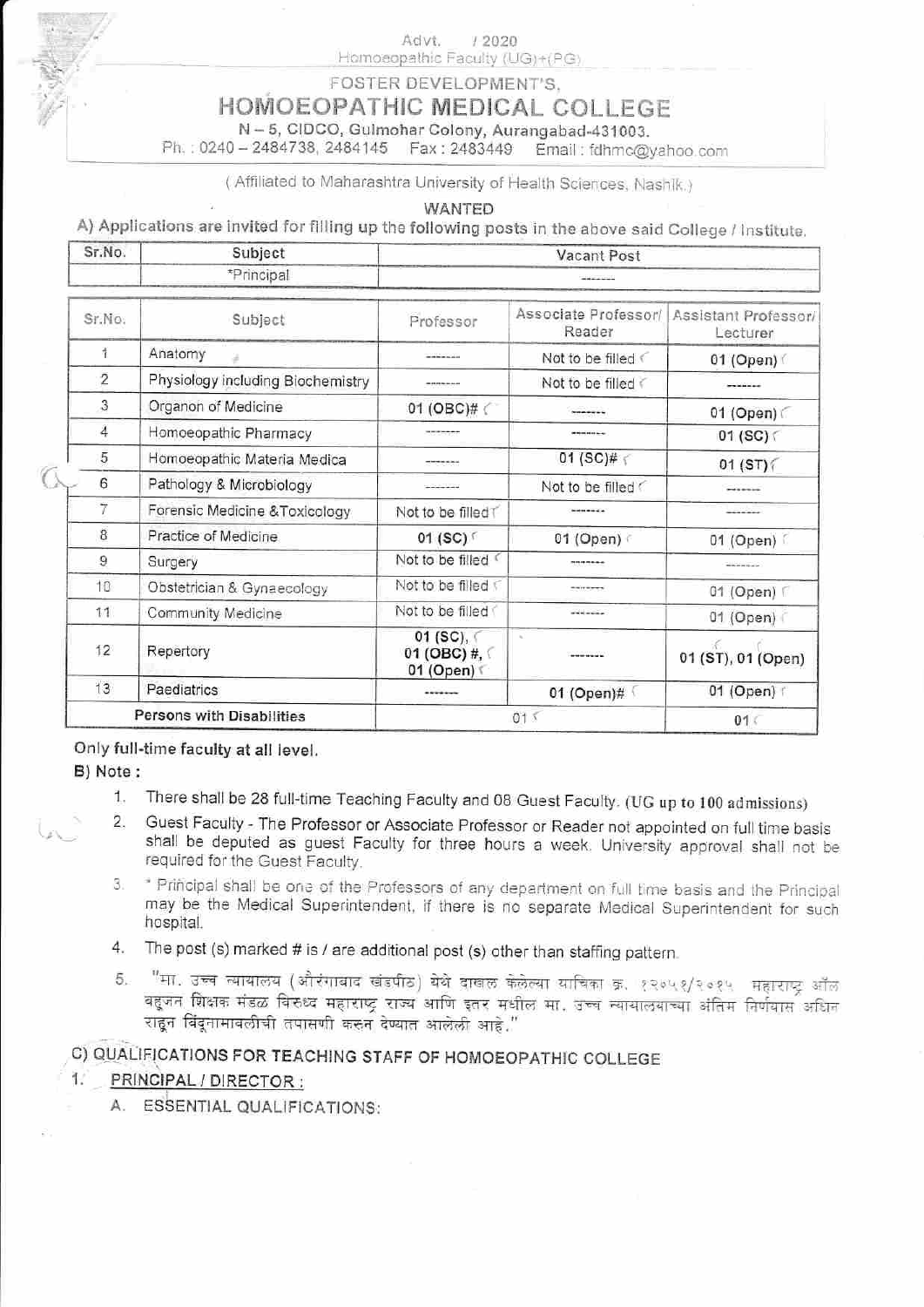Post Graduate qualification in Homoeopathy and holding a post of not less than the teaching cadre of Professor in a Degree level Homoeopathic College for aflaast iwo years. The qualification shali be the one included in Second Schedule of Homoeopathy Central Councll Act, 1973.

#### **B** DESIRABLE QUALIFICATION:

Degree / Diploma in administration/Health Administration from any recognized institution. Experience as Supervisor/Guide for Post Graduate programme in Homoeopathy and original publication in research.

#### $\overline{2}$ . PROFESSOR:

In subjects namely, Organon of Medicine, Homoeopathic Materia Medica. Homoeopathic Pharmacy. Repertory.

### A. ESSENTIAL QUALIFICATIONS:

Post Graduate qualification in Homoeopathy with three years of teaching experience in the subiect concerned as Associate Professor/Reader in a Homoeopathic College of degree level. The qualification shall be the one included in second Schedule of Homoeopaihy Cential Councii Act, 1973.

- B. DESIRABLE QULIFICATIONS:<br>1. Experience as Supervisor/Guide for Post Graduate programme in Homoeopathy and original publication in research.
- 2. Administrative experience in a Homoeopalhic Medical college/hospital
- 3. Research experience in a research institution recognized by the concerned University and/or State Government or Central Government.

#### PROFESSOR :  $3.$

In subjects namely, Anatomy, Physiology, Pathology, Forensic Medicine and Toxicology, Surgery, Gynaecology and Obstetrics, Practice of Medicine and Community Medicine.

#### (1) A, ESSENTIAL QULIFICATION:

Post Graduate qualification in Homoeopathy with three years of teaching experience as Associate Professor/Reader in the concerned subject in a Homoeopathic College of degree level. The qualification shall be the one indeed in Second Schedule of Homoeopathy Central Council Act, 1973.

### **B. DESIRABLE QUALIFICATION**

(a) Experience as supervisor/Guide for post Graduate programme in Homoeopathy and original publication in research.

(b) Administrative experience in Homoeopathic Medical College/Hospital.  $OR$ 

## {2) A. ESSENTIAL QULIFICATIONS:

(i) Post Graduate Medical Degree in the concerned subject recognized by the Medical Council of lndia.

(ii)Three years teaching experience as Associate Professor/Reader in the subject concerned in <sup>a</sup> degree level Homoeopathic College and/ or in a medical college permitted by the Central Government.

## B. DESIRABLE QULIFICATION:

(i) Original research papers publication.

(ii) Research experience in a research institution recognized by the concerned University or State Government or Central Government.

## 4.

ASSOCIATE PROFESSOR / READER IN HOMOEOPATHIC SUBJECTS:<br>In subjects namely, Organon of Medicine. Homoeopathic Materia Medica, Homoeopathic Pharmacy. Repertory.

## A. ESSENTIALQULIFICATIONS:

Post Graduate qualification in Homoeopathy with four years of teaching exparience as Assistant professor/Lecturer in the concerned subject in a Homoeopathic College of Degree level. The qualification shall be the one included in Second Schedule of Homoeopathy Central Council Act.<br>1973.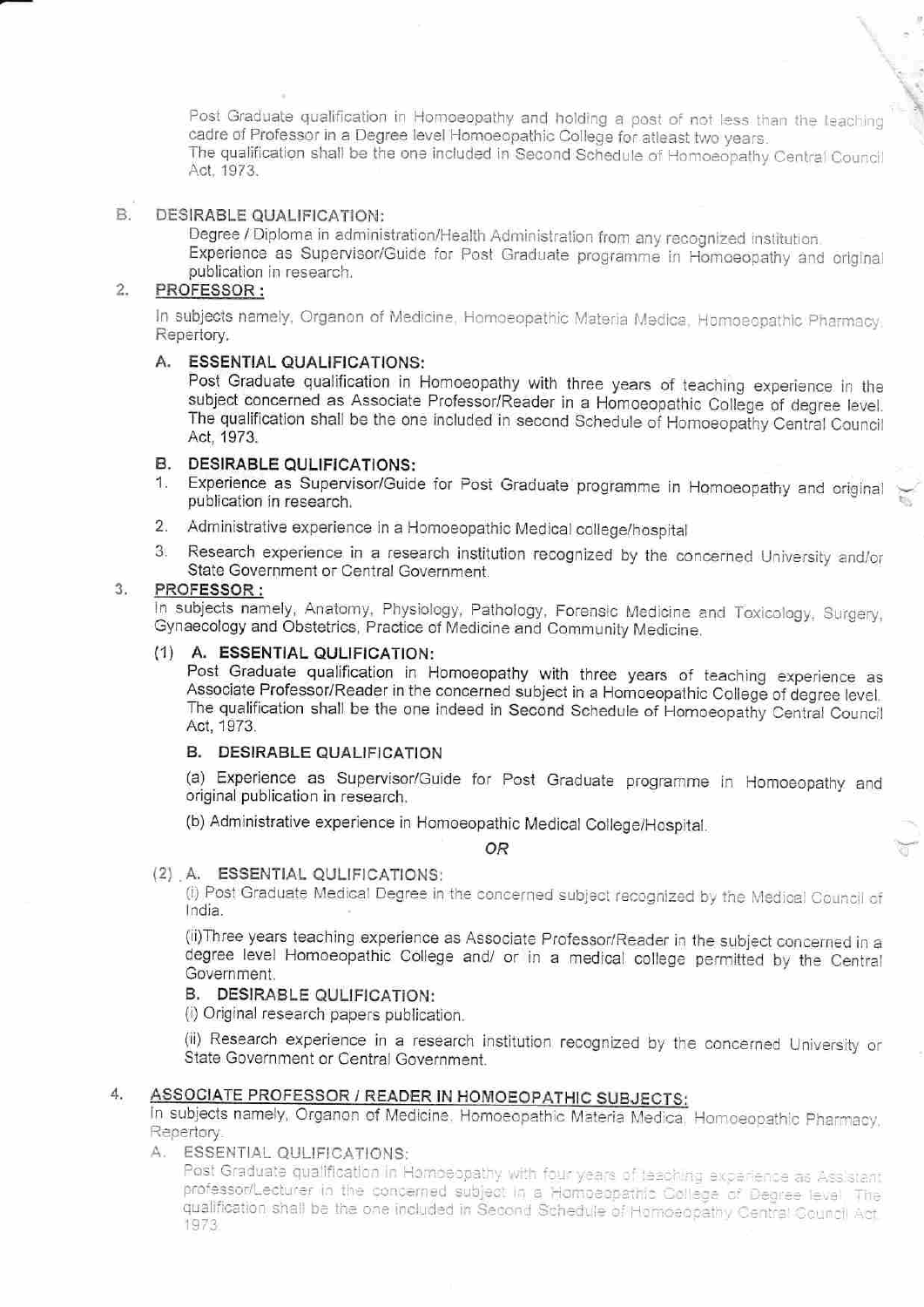

(i) Experience as Supervisor/Co-supervisor or Guide/Co-Guide for Post Graduate Course in Homoeopathy.

(ii) Research experience in a research institution recognized by the concerned University or State Government or Central Government.

#### ASSOCIATE PROFESSOR / READER IN ALLIED MEDICAL SUBJECTS : 5.

In subjects namely, Anatomy, Physiology, Pathology, Forensic Medicine and Toxicology, Surgery, Gynaecology and Obstetrics, Practice of Medicine and Community Medicine.

# (1) A. ESSENTIAL QULIFICATIONS:

Post Graduate qualification in Homoeopathy with four years of teaching experience as Assistant professor/Lecturer in the concerned subject in a Homoeopathic College of Degree level. The qualification shall be the one included in Second Schedule of Homoeopathy Central Council Act.

# **B. DESIRABLE QULIFICATION:**

(a) Experience as Supervisor/Co-supervisor or Guide/Co-Guide for Post Graduate Course in Homoeopathy.

(b)Research experience in a research institution recognized by the concerned University or State Government or Central Government.

**OR** 

# (2) A. ESSENTIAL QULIFICATIONS:

Post Graduate Medical Degree in the concerned subject recognized by the Medical Council of India with four years teaching experience as Lecturer in the subject concerned in a degree level Medical Institution/Homoeopathic College.

# **B. DESIRABLE QULIFICATION:**

(a) Original research papers publication.

(b) Research experience in a research institution recognized by the concerned University/ State/Central Government.

#### **ASSISTANT PROFESSR / LECTURER IN HOMOEOAPTHIC SUBJECTS:** 6.

In subjects namely, Organon of Medicine, Homoeopathic Materia Medica, Homoeopathic Pharmacy, Repertory.

# A. ESSENTIAL QULIFICATIONS:

Post Graduate qualification in Homoeopathy preferably in the concerned subject. The qualification shall be the one included in Second Schedule of Homoeopathy Central Council Act, 1973. Preference shall be given to those candidates who holds experience of working as R.M.O. and/or House Physicians in a Homoeopathic Hospital attached to a Homoeoapthic Medical College permitted by Central Council/Central Government.

Age: Not more than 40 years as on the last of receipt of application for the post. Age is relaxable by 5 years maximum for exceptionally qualified persons with prior approval of the University concerned.

#### **ASSISTANT PROFESSOR / LECTURER:** 7.

In subjects namely, Anatomy, Physiology, Pathology, Forensic Medicine and Toxicology, Surgery, Gynaecology and obstetrics, Practice of Medicine and Community Medicine.

# A. ESSENTIAL QULIFICATIONS:

Post Graduate qualification in Homoeopathy. The qualification shall be the one included in Second Schedule of Homoeopathy Central Council Act, 1973. Preference shall be given to those candidates who holds experience of working as R.M.O. and/or House Physicians in a Homoeopathic Hospital attached to a Homoeopathic Medical College permitted by Central Council/Central Government.